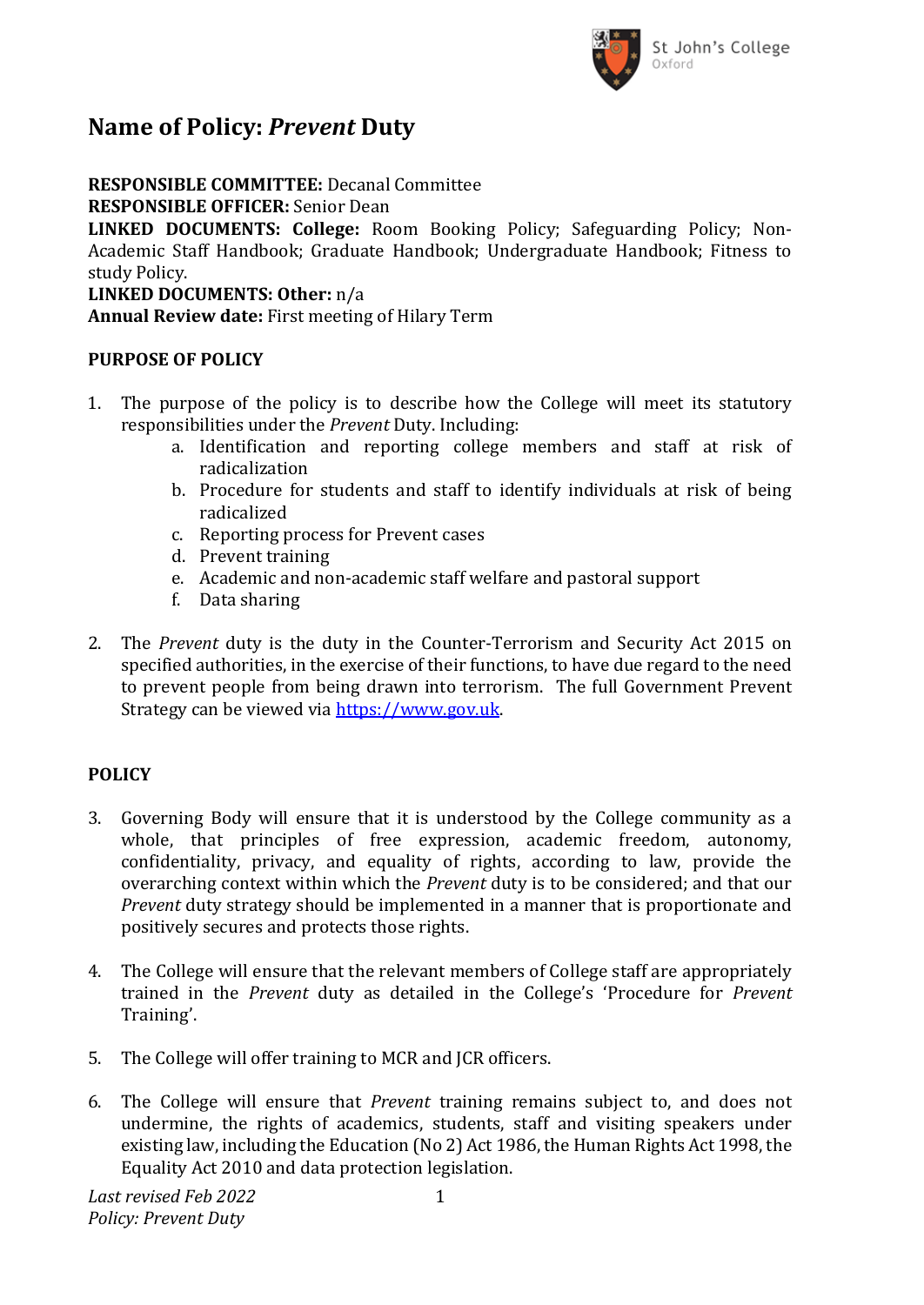

- 7. The College will provide its members and staff with advice about how to identify and report those they consider may be at risk of radicalization, and encouraged to use the College's internal systems to raise any issue in confidence.
- 8. The College *Prevent* team members are:

President: [president@sjc.ox.ac.uk](mailto:president@sjc.ox.ac.uk) Principal Bursar: [principal.bursar@sjc.ox.ac.uk](mailto:principal.bursar@sjc.ox.ac.uk) Senior Dean\*: [senior.dean@sjc.ox.ac.uk](mailto:senior.dean@sjc.ox.ac.uk) \*Prevent lead Fellow for Equality: [equality@sjc.ox.ac.uk](mailto:equality@sjc.ox.ac.uk) Senior Tutor[: senior.tutor@sjc.ox.ac.uk](mailto:senior.tutor@sjc.ox.ac.uk) College *Prevent* Duty Coordinator: [prevent.coordinator@sjc.ox.ac.uk](mailto:prevent.coordinator@sjc.ox.ac.uk)

- 9. The College *Prevent* team members will meet when necessary and the *Prevent* lead will liaise as required with the University Security Office and the University Registrar.
- 10. The College Prevent team will make every effort to avoid inappropriate referrals to the University. If an individual is highlighted as 'at risk' under the *Prevent* duty, the College *Prevent* teams will carry out an internal investigation. Any referral to the University will then be subject to a further internal review process where external advice can be sought anonymously. The University Registrar will be the single point of referral by the Collegiate University to Channel# to manage the risk of inappropriate referrals.
- 11. To promote transparency, the *Prevent* policy will be published on the College website.
- 12. Governing Body will review the operation of the *Prevent* duty annually, in consultation with student representatives.
- 13. Individuals wishing to complain about the operation of this *Prevent* duty within College, should do so as follows:

(i) Students should refer to the College Appeals Procedure, available in Student handbooks.

(ii) Academic staff should raise concerns with the President or Principal Bursar.

(iii) Non-academic staff should raise concerns with their line-manager in the first instance.

# **IDENTIFICATION AND REPORTING COLLEGE MEMBERS AND STAFF AT RISK OF RADICALIZATION**

How to spot the signs of somebody at risk of being radicalized:

# **Grounds for concern**

1. It is important to remember that not everybody will share the same view or opinion. Holding a different view – religious, social or political, does not mean that somebody is radical or likely to become radicalized. Grounds for concern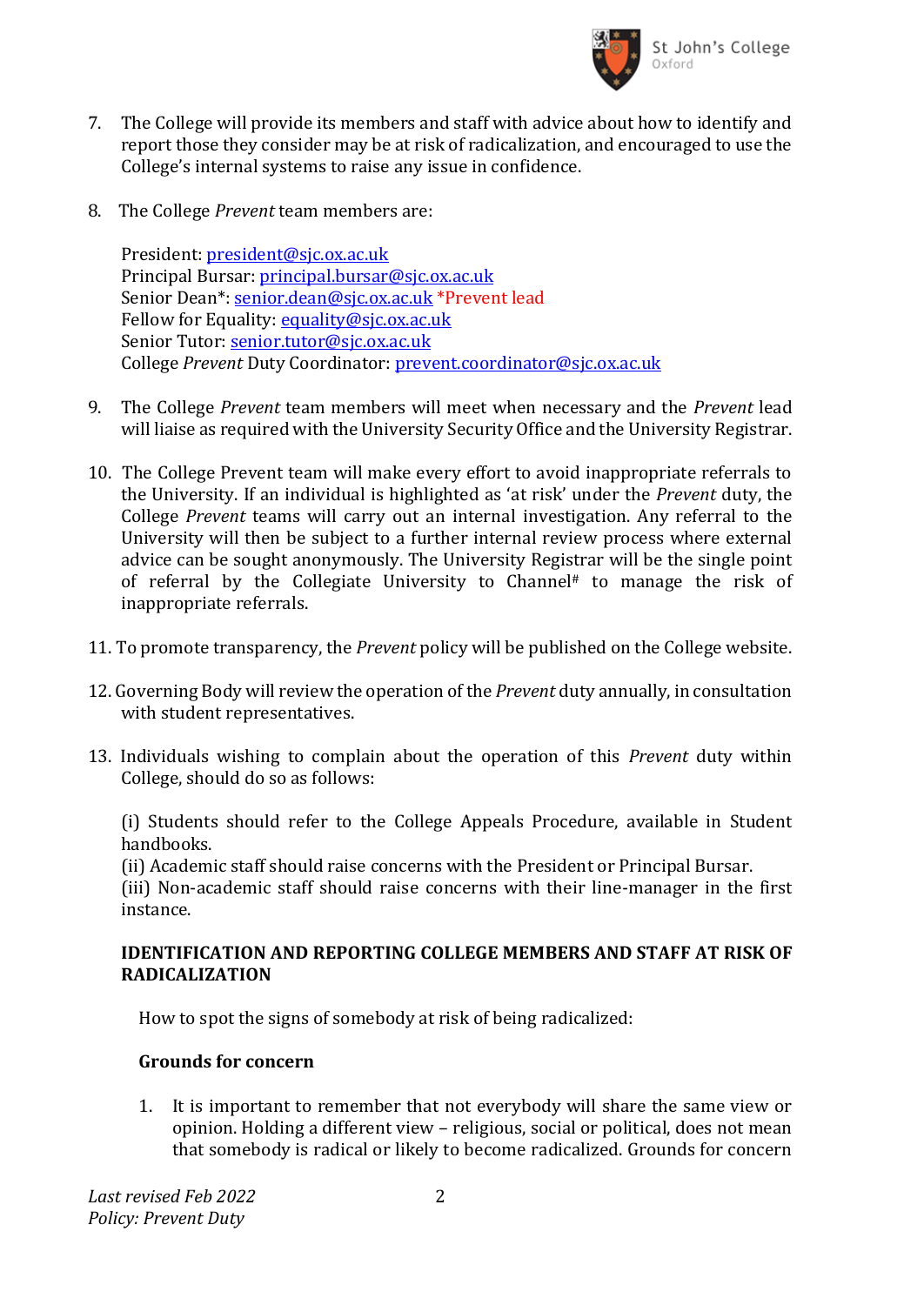

are when somebody with an extreme view acts or intends to act upon their view(s) in a way that is harmful to themselves or others.

2. Note - if the individual has been accessing extremist websites, there could be a good reason for them doing so, e.g. for academic or study purposes or simply for interest.

#### **PROCEDURE FOR STUDENTS AND STAFF TO IDENTIFY INDIVIDUALS AT RISK OF BEING RADICALIZED**

- 1. If you are a student or a member of the academic staff of the College or an Academic Visitor, you may choose to approach the Senior Dean or any other member of the College's *Prevent* team.
	- a. In order to meet the College's duty of care to students, the Senior Dean will, *if necessary,* convene a meeting of relevant College Officers and staff once per term to share information about students for whom concerns have been raised about their welfare. The purpose of the meeting will be to agree an appropriate course of action to help the individual.
	- b. Information may come to light because of a direct disclosure to a member of staff, an observation from a member of staff or Tutor, or information from a third party. All information will be treated confidentially.
	- c. In addition to the termly meeting, Fellows, Tutors and staff wishing to highlight a student who is giving cause for concern are asked to notify the Senior Dean.
	- d. The College acknowledges that there is a risk that students may be less likely to use welfare provision because they perceive it to be linked to the *Prevent* duty. To reduce this risk, the College has made all policies and procedures relating to the operation of the *Prevent* duty available on the website and will provide an annual *Prevent* training document for the students.
	- e. For further information or enquiries about this policy please contact the Senior Dean [\(senior.dean@sjc.ox.ac.uk\).](mailto:senior.dean@sjc.ox.ac.uk))
- 2. If you are a member of the College's non-academic staff, you may choose to approach the Bursary Manager or a member of the College's *Prevent* team.
- 3. See flowchart for reporting procedure (ANNEXE 1).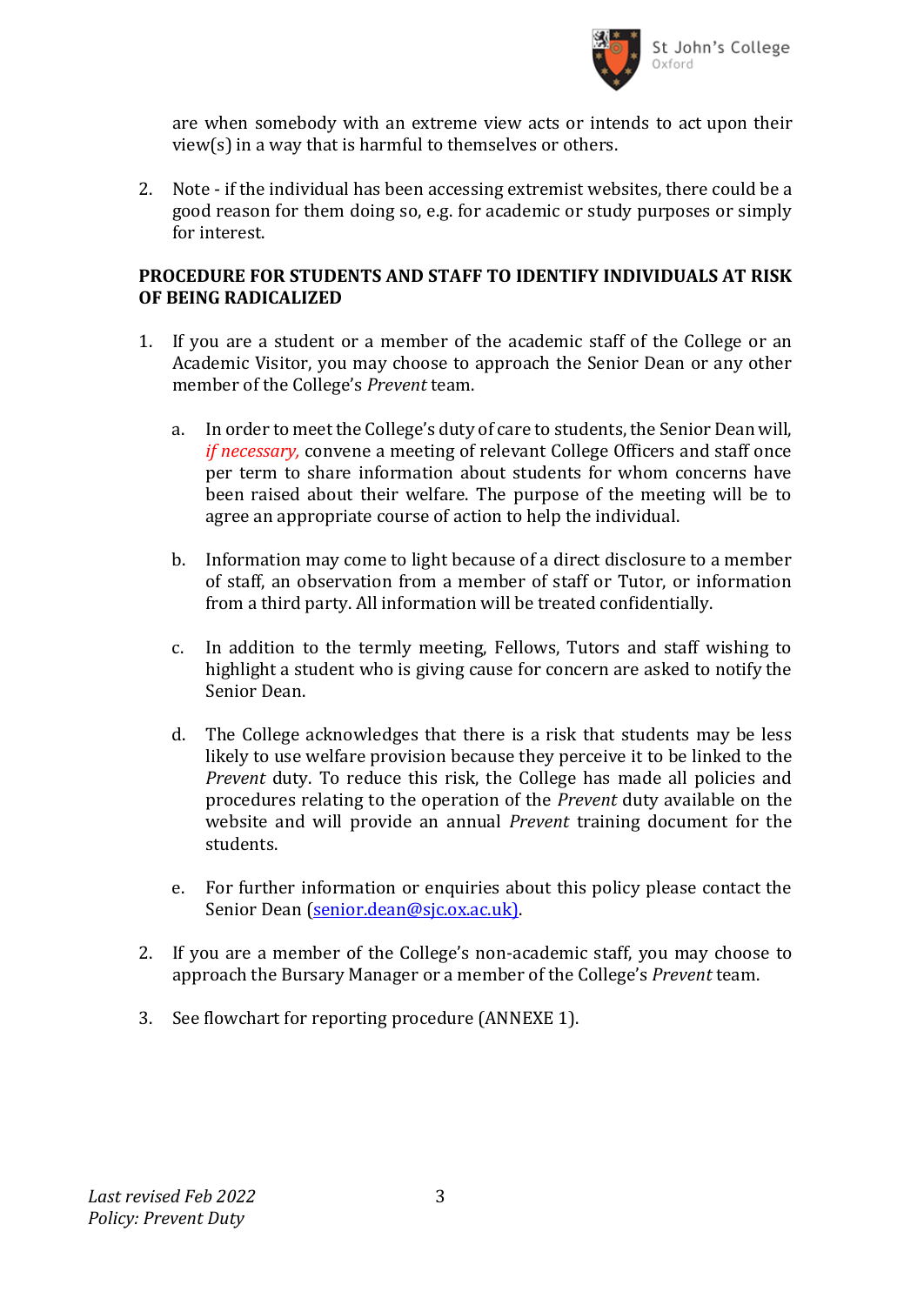

# **REPORTING PROCESS FOR PREVENT CASES**

The following is a guide for the *Prevent* team to follow when a referral is being considered.

#### **Managing referrals:**

- 1. When individuals at risk are identified to the *Prevent* team, a meeting will be convened to discuss the individual and to determine whether any further action is justified.
- 2. When the *Prevent* team are considering whether a particular individual is at risk of being drawn into terrorism or extremism, they should review the *Prevent* guidance in full. The checklist below is intended to provide a framework for discussion.
	- (i) Grounds for concern:
	- (ii) Legal risks
	- (iii) Freedom of Speech
	- (iv) Academic Freedom
	- (v) Freedom of religion and freedom of assembly
	- (vi) Right to private and family life
	- (vii) Equality Act
	- (viii) Criminal Law
	- (ix) Data Sharing / Data Protection
	- (x) Health & Safety / Duty of Care
	- (xi) Reputational risks
- 3. The *Prevent* team should reach a decision on how to act on a case-by-case basis. Possible outcomes include:
	- a. taking no action, on the basis that there are insufficient grounds for believing that the individual is being drawn into terrorism or because any action would be unnecessary or disproportionate to the risks;
	- b. speaking to the individual about the concerns;
	- c. offering and providing support to the student to reduce vulnerability to being drawn into terrorism; or
	- d. referring the matter on to the University *Prevent* team (ideally with consent of the individual).
- 5. The University Registrar will be the single point of referral by the Collegiate University to the Channel programme to manage the risk of inappropriate referrals\*.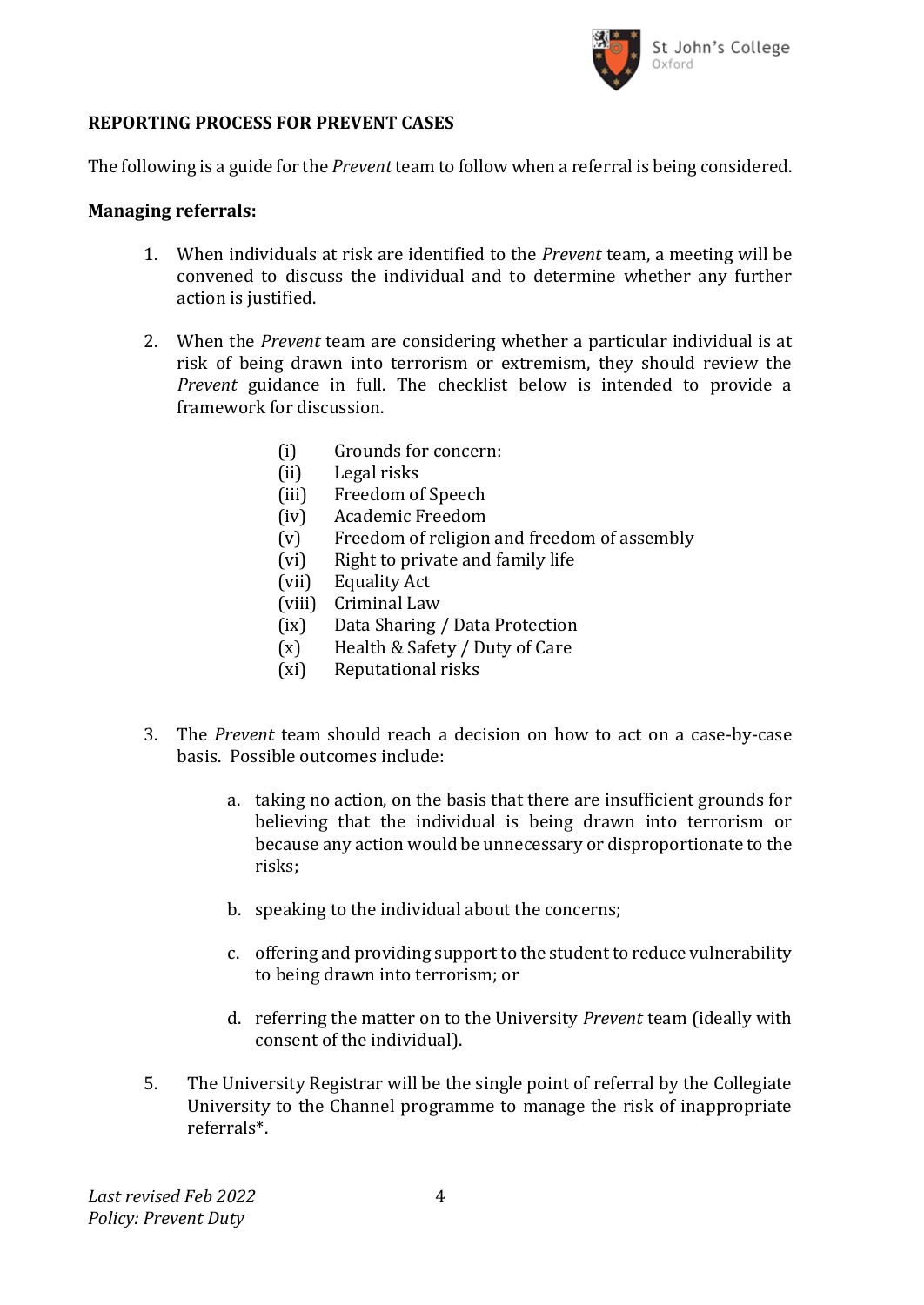

#### **PREVENT TRAINING**

The College will train individuals to meet their statutory *Prevent* duty.

# **Procedure for Prevent training:**

- 1. *Prevent* training will ensure that practice remains subject to, and does not undermine, the rights of academics, students, staff and visiting speakers under existing law, including the Education (No 2) Act 1986, the Human Rights Act 1998, the Equality Act 2010 and data protection legislation.
- 2. The College will provide comprehensive training to the *Prevent* team# only appropriate groups using sector specific material from the Leadership Foundation for Higher Education. https://www.safecampuscommunities.ac.uk/training and/or by Conference briefing on rights protection.
- 3. All College Fellows, academic staff, undergraduate and graduate students will receive an electronic copy of our College-specific 'Training Document on the *Prevent*  Duty', in the first week of every Michaelmas term.
- 4. The 'Training Document on the *Prevent* Duty' (Annexe 2) will be updated annually or more regularly if necessary.
- 5. An appropriate level of additional *Prevent* training will be offered to JCR and MCR presidents and the Junior Deans.
- 6. For support staff, e.g. porters, estates workers, scouts, a verbal briefing will be provided by line managers. The purpose of the briefing will be to highlight the reporting route when individuals are a welfare concern for any reason.
- 7. *Prevent* training will be refreshed as required, typically annually for key staff.

# **ACADEMIC AND NON-ACADEMIC STAFF WELFARE AND PASTORAL SUPPORT**

The College recognises its obligations under the Prevent duty of providing a supportive working environment for all staff and is committed to taking specific initiatives where appropriate, including but not limited to the requirements of Government regulations.

The College will maintain handbooks for academic and non-academic staff:

- Academic handbooks will be maintained by the Senior Tutor/ HR Manager. (hr@sjc.ox.ac.uk or senior.tutor@sjc.ox.ac.uk).
- Non-academic handbooks will be maintained by the HR Manager. (hr@sjc.ox.ac.uk).

The College will provide guidelines in the academic and non-academic staff handbooks about how to identify and report individuals deemed to be at risk of radicalization.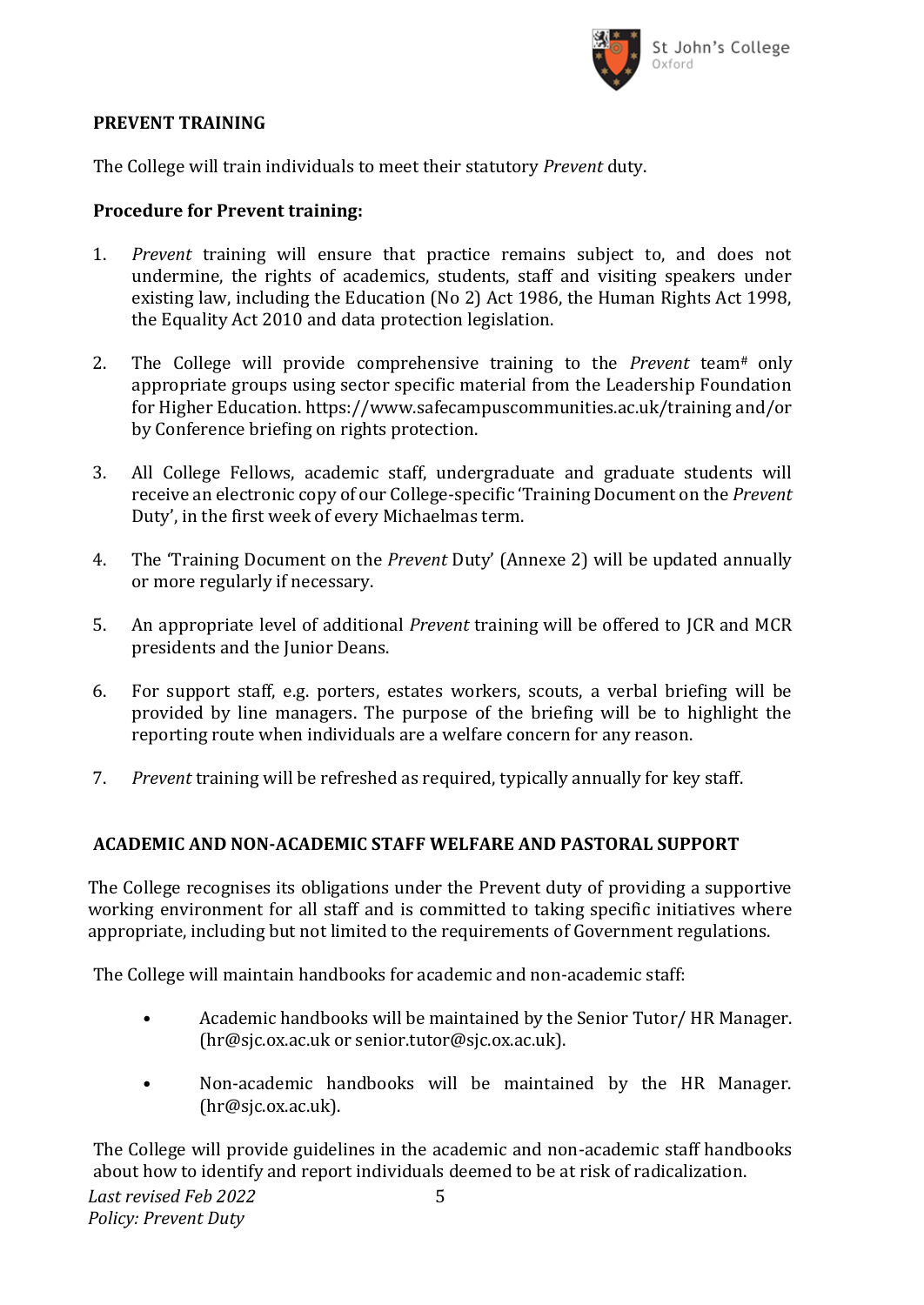

Handbooks will be issued to all new members of staff and will be available at the College intranet (https://intranet.sjc.ox.ac.uk).

Amendments to handbooks will be drawn to the attention of academic staff by the Senior Tutor/HR Manager, to non-academic staff by the HR Manager, and verbally by line managers to staff.

The College acknowledges the risk that staff may be less likely to use welfare provision because they perceive it to be linked to the Prevent duty.

# **DATA SHARING**

Information relating to our Prevent duty should be shared within the Collegiate University and with external sources taking due regard to the duty of confidentiality and the duty to protect vulnerable students and staff, the College may choose to share information about an individual or event with the central University or other colleges.

The College will at all times obey all legal duties to report criminal activity and terrorist criminal activity to the appropriate authority.

The Registrar will be the single point of referral by the Collegiate University to Channel to manage the risk of inappropriate referrals\*.

<sup>#</sup> Sections 36 to 41 of the CT&S Act 2015 sets out the duty on local authorities and partners of local panels to provide support for people vulnerable to being drawn into terrorism. In England and Wales this duty is the Channel programme. The government describes the 'Channel programme' as being 'about ensuring that vulnerable children and adults of any faith, ethnicity or background receive support before their vulnerabilities are exploited by those that would want them to embrace terrorism, and before they become involved in criminal terrorist activity.'

See<https://www.gov.uk/government/publications/channel-guidance>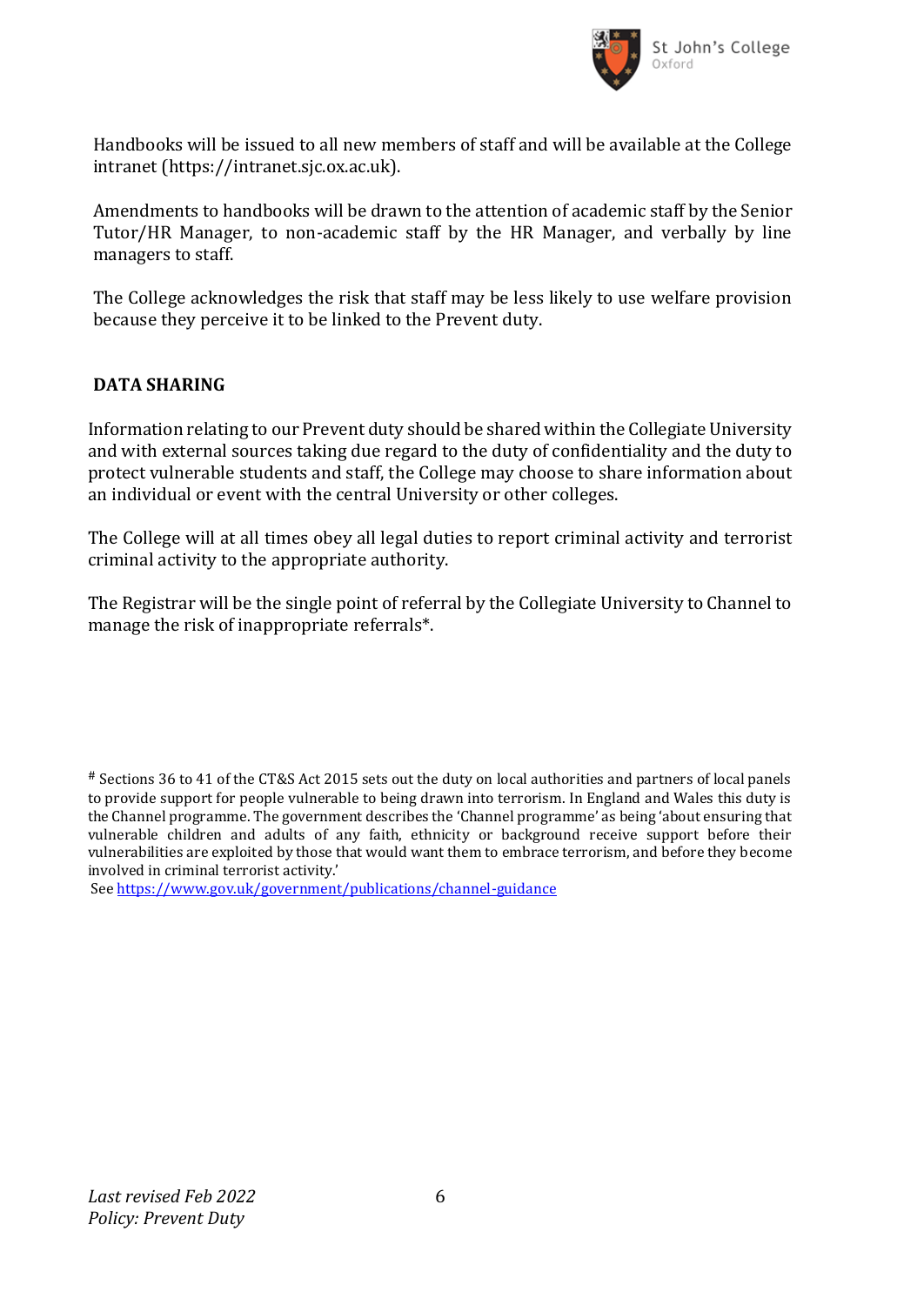

# **ANNEXE 1 Reporting Flow Chart**



\*Senior Dean is the College *Prevent* Lead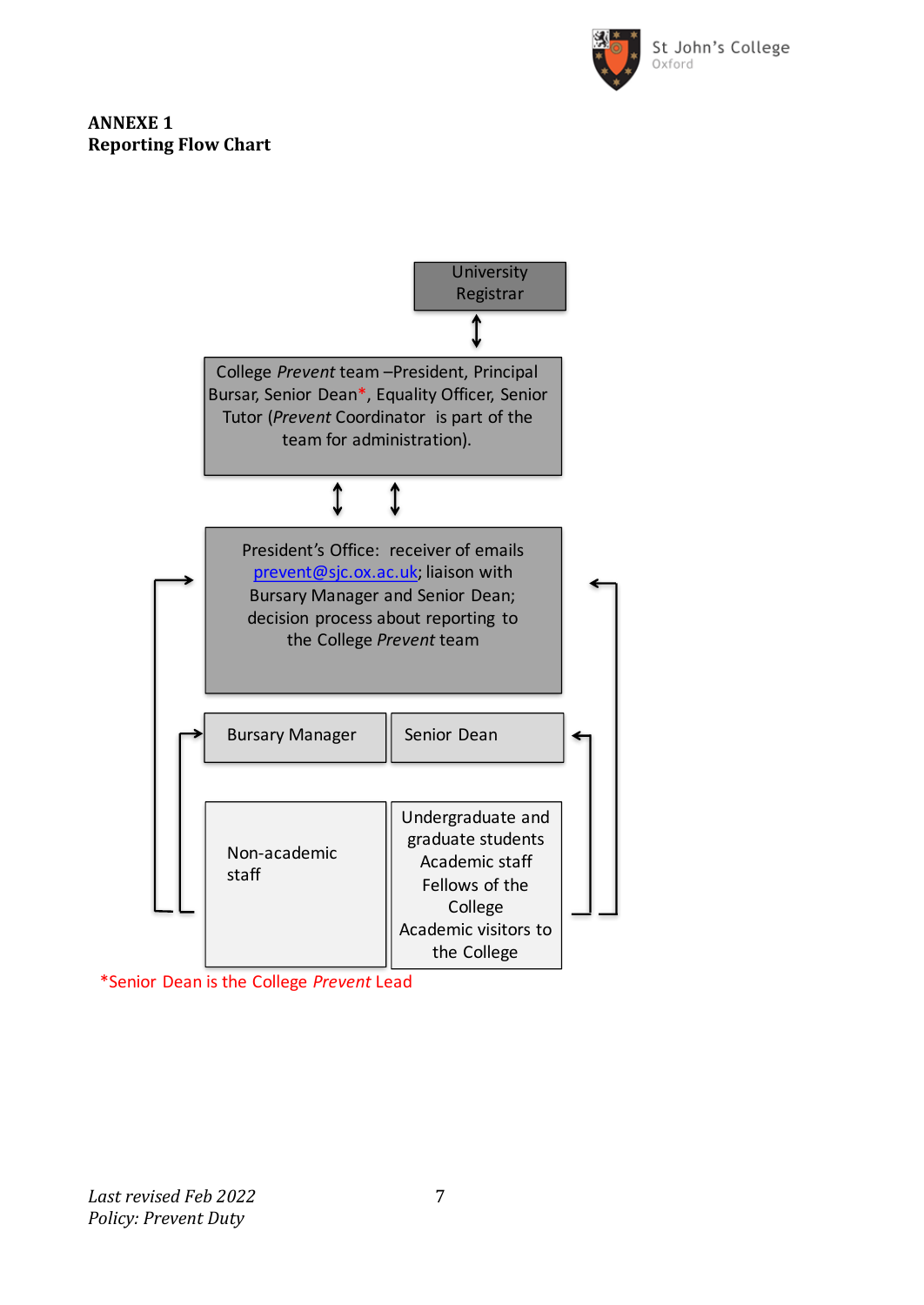

#### **ANNEXE 2**

# **Training Document on the Prevent Duty**

The *Counter-Terrorism and Security Act 2015* imposed a duty on College to have 'due regard to the need to prevent people from being drawn into terrorism' – the *Prevent* duty. The purpose of this briefing document is to provide information on how the College will comply with this legal duty.

# **How the** *Prevent* **Duty will affect members of St John's College**

The College Governing Body will ensure that it is understood by the College community as a whole that principles of free expression, academic freedom, autonomy, confidentiality, privacy, and equality of rights according to the law, provide the overarching context within which the *Prevent* duty is to be considered. As such, the Governing Body's position is that the *Prevent* strategy should be implemented in a manner that is proportionate and positively secures and protects those rights. The operation of the College's *Prevent* Policy and the *Prevent* duty will be reviewed annually by Governing Body with continuing input from Fellows, academic and non-academic staff and the student body, to ensure that the normal operation of the College and freedoms therein are not affected.

In accordance with the advice from the Conference of Colleges and the Vice-Chancellor, the College has in place a number of publically available Policies and Procedures that will allow it to comply with the *Prevent* Duty (see University position on the *Prev*ent duty <https://www1.admin.ox.ac.uk/councilsec/prevent/>

There will be a small number of minor effects within College, which can be viewed in detail in the Policies and Procedures section of the College website, and are summarized below for convenience. Advice can be sought at any time through the Senior Dean's Office or via email from [prevent.coordinator@sjc.ox.ac.uk.](mailto:prevent.coordinator@sjc.ox.ac.uk)

# **A. Booking of rooms for internal and external events***.*

- 1. **Only** criminal speech will be proscribed and therefore most risk assessments for typical events occurring in College will require minimal assessment.
- 2. Booking rooms where only speakers and guests internal to the University will be present:
	- a. Academic and non-academic staff will risk assess their own events using a risk assessment template.
	- b. For student room bookings requiring decanal permission, or permission from a Fellow – the Senior Dean's office or individual Fellows will risk assess the event using a risk assessment template.
	- c. For rooms requiring no decanal permission or permission from a Fellow student members will risk assess their own events using a risk assessment template.
- 3. Booking rooms where speakers and guests external to the University will be present

*Last revised Feb 2022 Policy: Prevent Duty*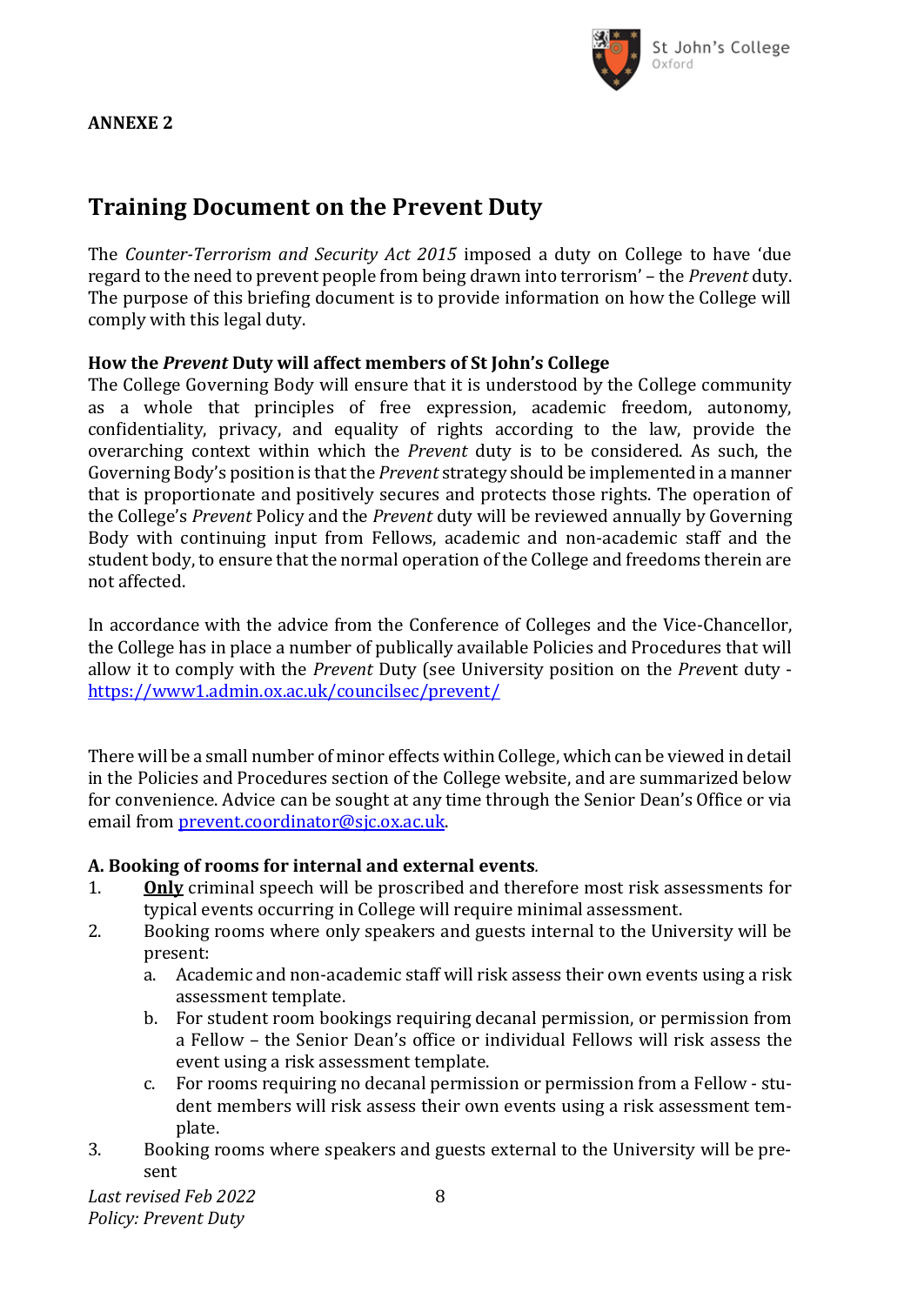

- a. Academic and non-academic staff will risk assess their own events using a risk assessment template.
- b. Students will submit requests for approval to the Senior Dean's Office 7 days in advance.

# **B. Identifying individuals at risk of radicalization**

The College is required by the new legislation to provide a procedure to identify individuals at risk of being drawn into terrorism. Action will **only** be proposed in respect of terrorist criminal activity, where the College already has certain legal duties. It is anticipated that most 'at risk' individuals, will already have been identified and supported through the College's existing robust welfare provision.

# **C. Internal reporting of individuals at risk of radicalization**

The College is required by the new legislation to provide a procedure for internally reporting individuals deemed to be at risk of being drawn into terrorism. The different routes of reporting are shown below:

- (i) Non-academic staff Bursary Manager
- (ii) Undergraduate and graduate students, academic staff, College Fellow and academic visitors – Senior Dean

To minimize the risk of inappropriate reporting, the College *Prevent* team will stringently assess any reports internally. Only when the help available through the robust College welfare system is insufficient, will the College *Prevent* team seek advice from the University *Prevent* team. The University *Prevent* team will itself carry out a further assessment to identify help within the University welfare system. The only source of external reporting will be from the University Registrar when all other reasonable means have been exhausted.

# **D. Further Training on the** *Prevent* **Duty**

Further training on the *Prevent* duty in Universities is freely available through individual online modules from the Learning Foundation [http://www.safecampuscommunities.ac.uk/training.](http://www.safecampuscommunities.ac.uk/training) Short briefings and advice can be sought from the College *Prevent* Coordinator as required, [prevent.coordinator@sjc.ox.ac.uk.](mailto:prevent.coordinator@sjc.ox.ac.uk)

*Prevent* training will ensure that practice remains subject to, and does not undermine, the rights of academics, students, staff and visiting speakers under existing law, including the Education (No 2) Act 1986, the Human Rights Act 1998, the Equality Act 2010 and data protection legislation.

# **E. IT Usage**

The University IT Committee carried out a careful review of the effectiveness of filtering and is currently not recommending this on the grounds that it would not be effective and would cause a disproportionate burden. The College takes a similar view.